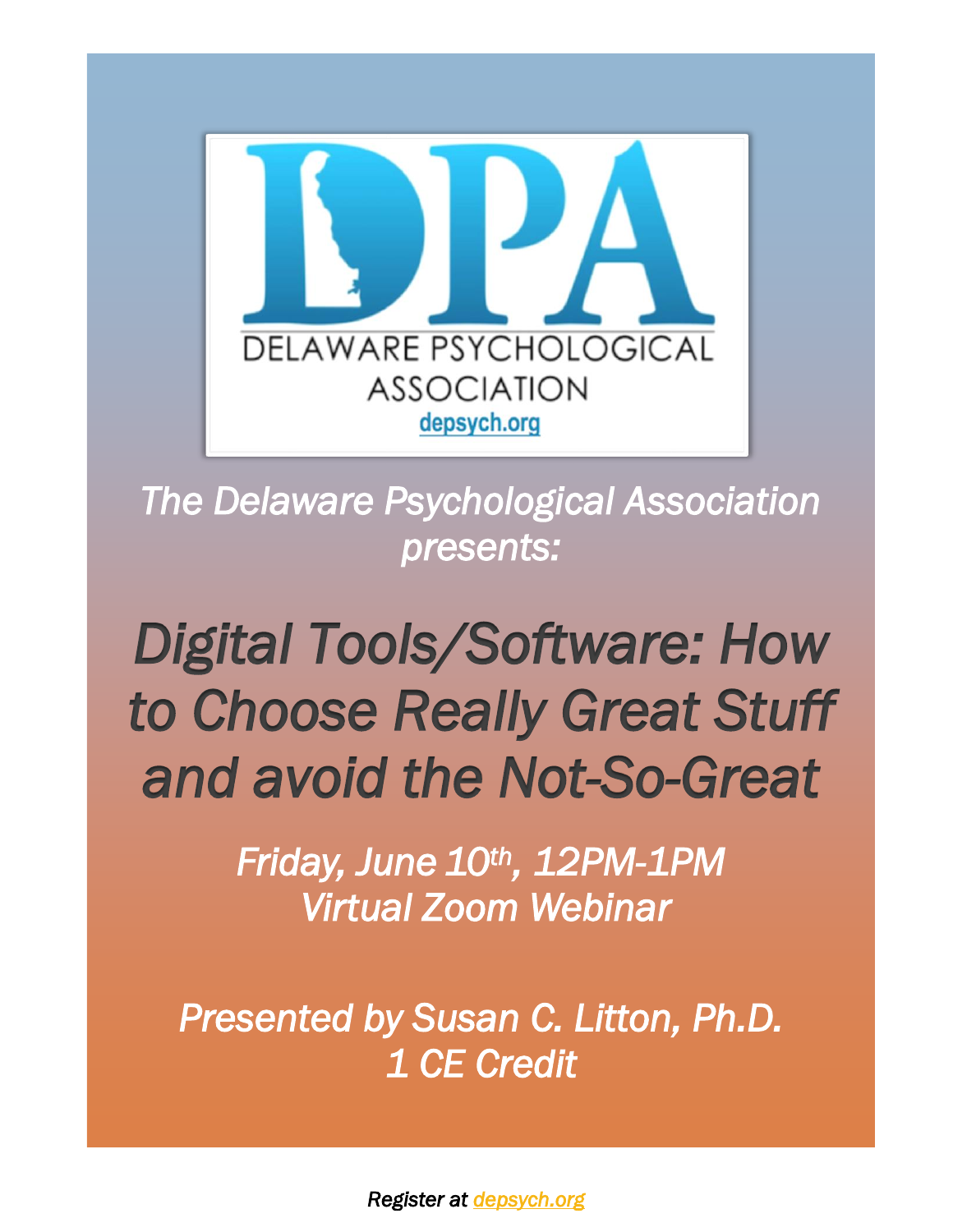## PROGRAM DESCRIPTION

There are TONS of digital products we can use in our practices these days. Not only are there a lot of EHRs from which to choose, but there are also SO many different tools and approaches for accomplishing the tasks we need in the day-to-day running of our practice that it can become overwhelming. This workshop will teach you concepts, so you'll be able to make wise choices in the seemingly never-ending offerings of new tools to make our lives easier. We'll go into the concept of integrated products a little more deeply to highlight those advantages. We'll also talk a bit about what's available, i.e., tools that truly MAY make your life easier. Finally, we'll discuss patient portals – why they're important and how to shop wisely for one.

### WORKSHOP OBJECTIVES

At the completion of this workshop, you will be able to:

- 1. Participants will be able to list one pro and one con for both WebRTC types of video platforms (e.g., Doxy.me) and native app platforms (e.g., Zoom).
- 2. Participants will be able to list at least 3 practice management tasks that can be done with digital tools/EHRs.
- 3. Participants will be able to list at least 3 tools a patient portal should have and explain why threaded email (as opposed to simple memo type products) is an important portal tool.

# TARGET AUDIENCE

The DPA plans and promotes programs serving the continuing educational needs of psychologists and professionals across a variety of disciplines. Through the provision of high-quality programming, the DPA hopes to support psychologists and other mental health professionals in their commitment to provide ethical, culturally sensitive and competent services to our community.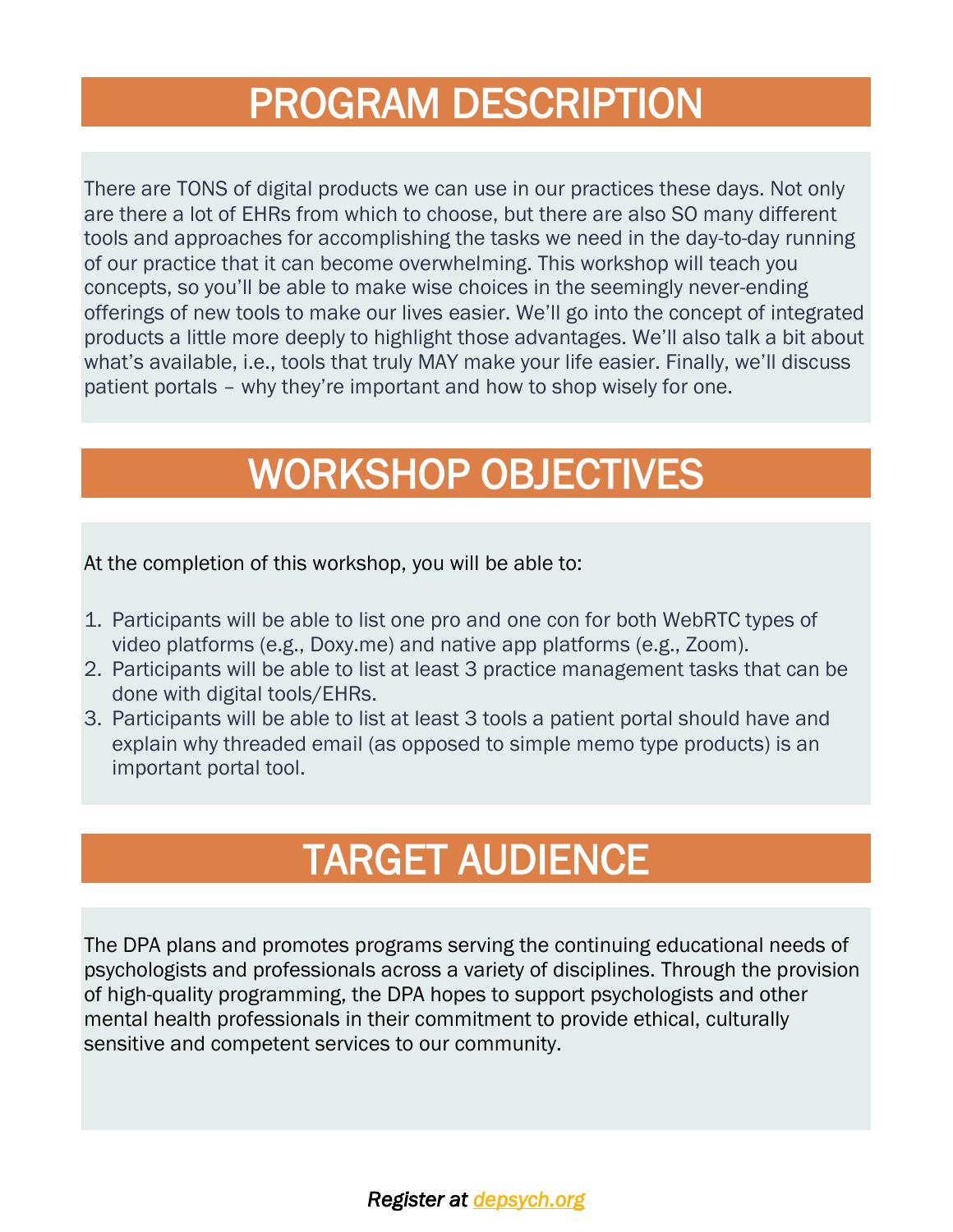# ABOUT THE PRESENTER

Susan C. Litton, Ph.D. holds degrees in both mental health and IT and is actively engaged with careers in both. In mental health, Dr. Litton has been a clinical psychologist in private practice in Atlanta, GA since 1985. In IT, she's the creator and driving force behind the PSYBooks EHR & Portal [\(www.psybooks.com\)](http://www.psybooks.com/), an online practice management system (EHR) for mental health professionals. Dr. Litton is also a charter member of the Coalition for Technology in Behavioral Science (CTiBS) and served for a while as a representative to the HL7 CBCC Workgroup, which is tasked with, among other things, developing international standards for EHRs.



*Susan C. Litton, Ph.D.*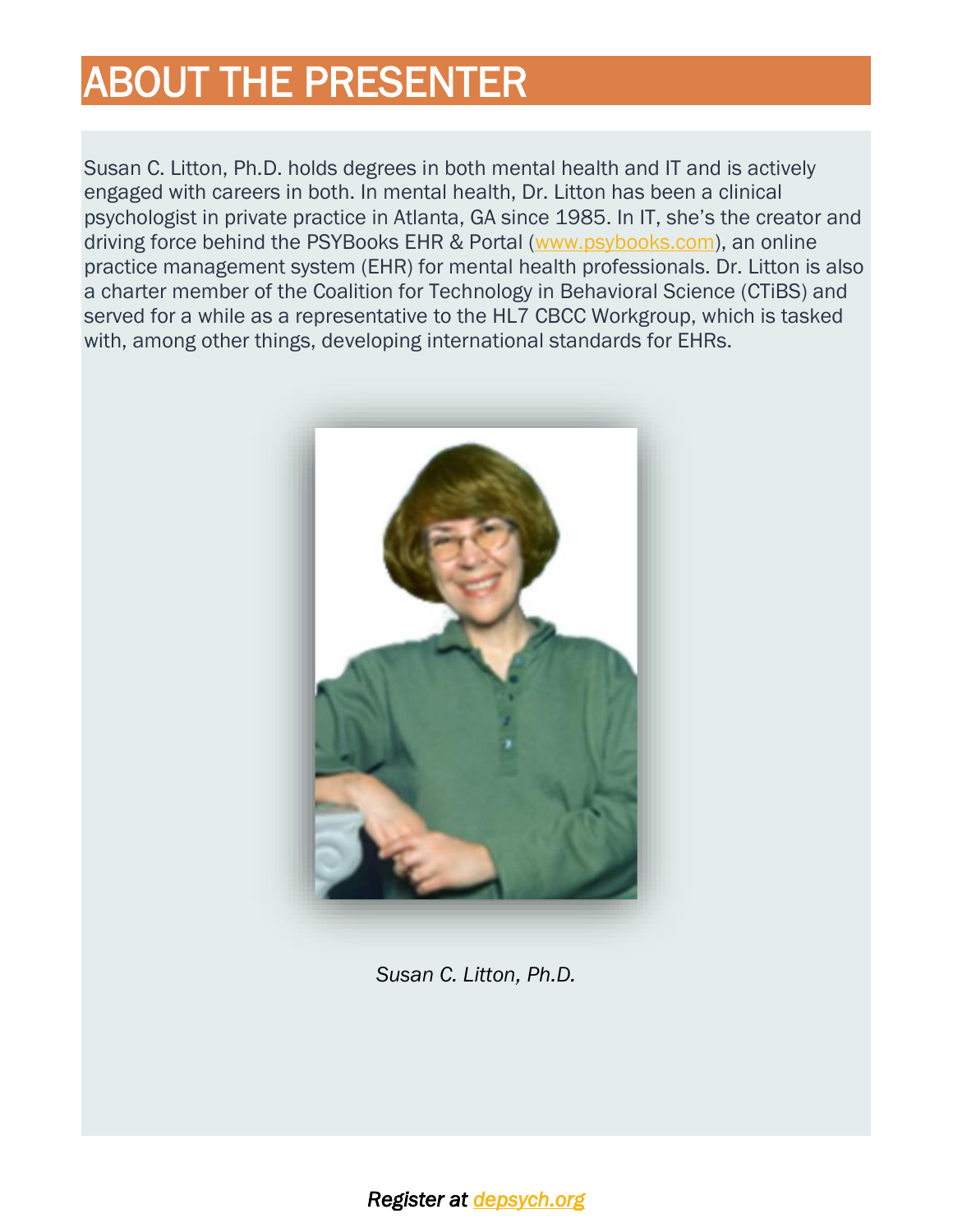### DIVERSITY STATEMENT

Some EHRs use forced-choice formats that can be invalidating to individuals belonging to non-dominant groups. A common problem is around gender identity in that some EHRs don't ask about gender at all, and for "sex" only offer a forced choice, i.e., male or female, since that's what's required by insurance companies. Lau et al (2020) have discussed this issue in terms of the lack of precise and inclusive language for gender, sex and sexual orientation (GSSO).

The "forced choice" format of some EHRs can also create problems when asking questions about race and/or cultural heritage. We will discuss this and any other issues that some EHRs may pose for non-dominant groups as well as possible ways to alleviate the issues.

#### PLEASE TAKE NOTE…

*"Digital Tools/Software: How to Choose Really Great Stuff and avoid the Not-So-Great"* sponsored by the Delaware Psychological Association, has been approved for 1 CE credit. The Delaware Psychological Association is approved by the American Psychological Association to sponsor continuing education for psychologists. The Delaware Psychological Association maintains responsibility for this program and its contents.

### **REGISTRATION**

Please register online at [depsych.org.](https://www.depsych.org/event-3996625) If you have registration questions, please email [delpsychology@gmail.com](mailto:delpsychology@gmail.com) or call us at 302-475-1574.

#### Registration Fees:

DPA Members \$25 (Optional \$25 Donation)\* Non-Members \$35 (Optional \$25 Donation)\* Students \$15

\*If you would like to make a \$25 donation to the Equity, Diversity, and Inclusion in Psychology Scholarship Fund, you can do so upon registration on our website at [depsych.org.](http://depsych.org/)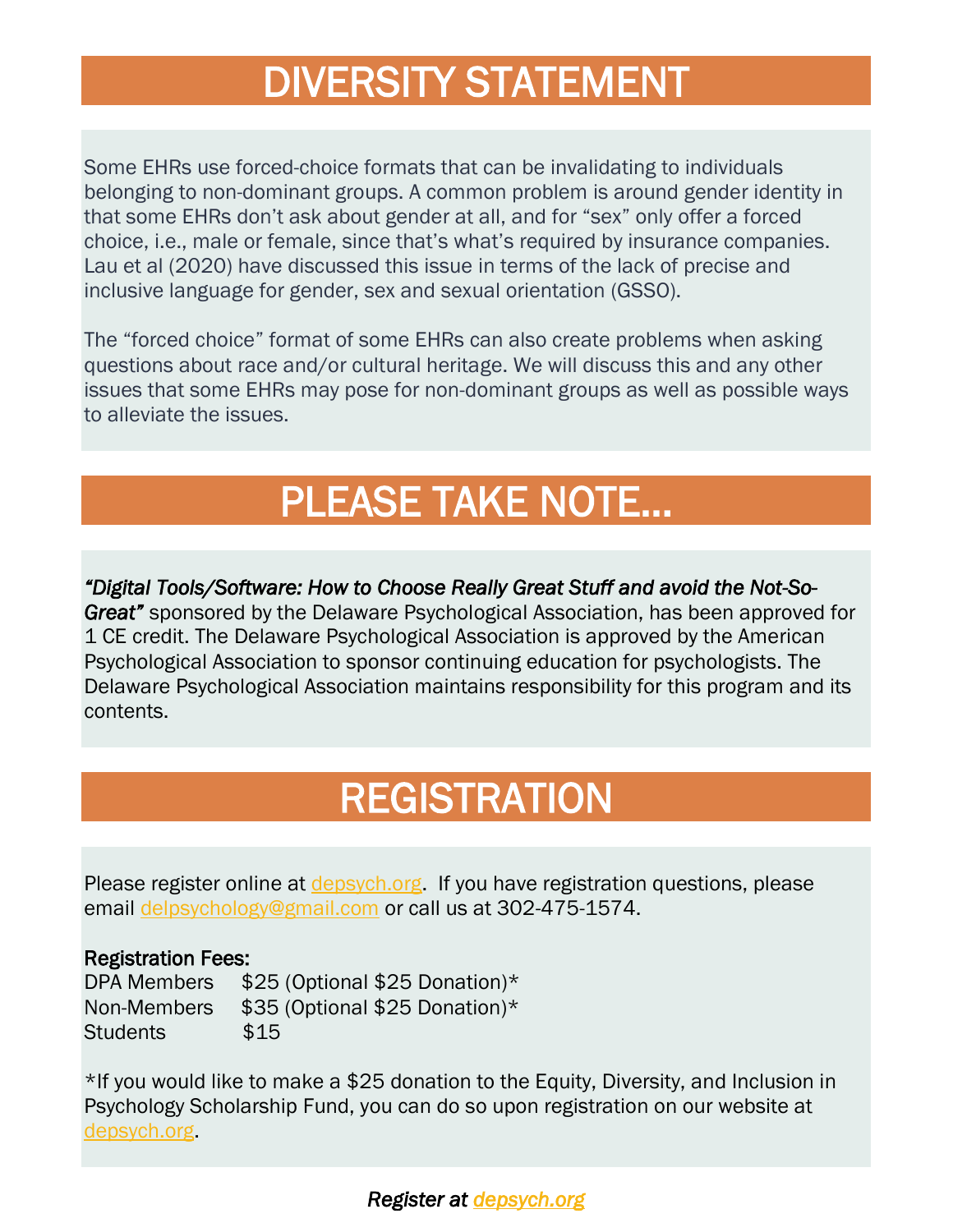The DPA recognizes the study and practice of psychology exists within a majority culture that does not afford equitable access and opportunity to all and is striving to actively dismantle policies and processes that oppress individuals and groups. In our effort to shift systemic inequalities and foster inclusion and equality, we are starting a fund that will provide yearly grant awards to students and professionals of color at the secondary, undergraduate, graduate, and post-doctoral levels as well as established professionals and career changers. Awards may be used for a variety of pursuits, that may include, but are not limited to the following:

- Conference fees and travel.
- Clinical consultation support.
- Research support.
- Dissertation consultation support.
- Professional licensure test fees (EPPP, ABPP).
- Test prep materials (GRE, EPPP).
- Other.

We are accepting EDI Scholarship Applications for the Spring of 2022.

# CANCELLATION POLICY

Cancellations received by June 8, 2022, will be refunded in full. No refunds will be granted after June 8, 2022.

### IMPORTANT NOTICE

THOSE WHO ATTEND THE WORKSHOP AND COMPLETE THE APA EVALUATION FORM WILL RECEIVE ONE CONTINUING EDUCATION CREDITS. PLEASE NOTE THAT APA CE RULES REQUIRE THAT WE ONLY GIVE CREDIT TO THOSE WHO ATTEND THE ENTIRE WORKSHOP. THOSE SIGNING IN TO THIS WEBINAR MORE THAN 15 MINUTES AFTER THE SCHEDULED START TIME OR SIGNING OFF BEFORE THE WORKSHOP IS COMPLETED WILL NOT BE ELIGIBLE TO RECEIVE CE CREDIT.